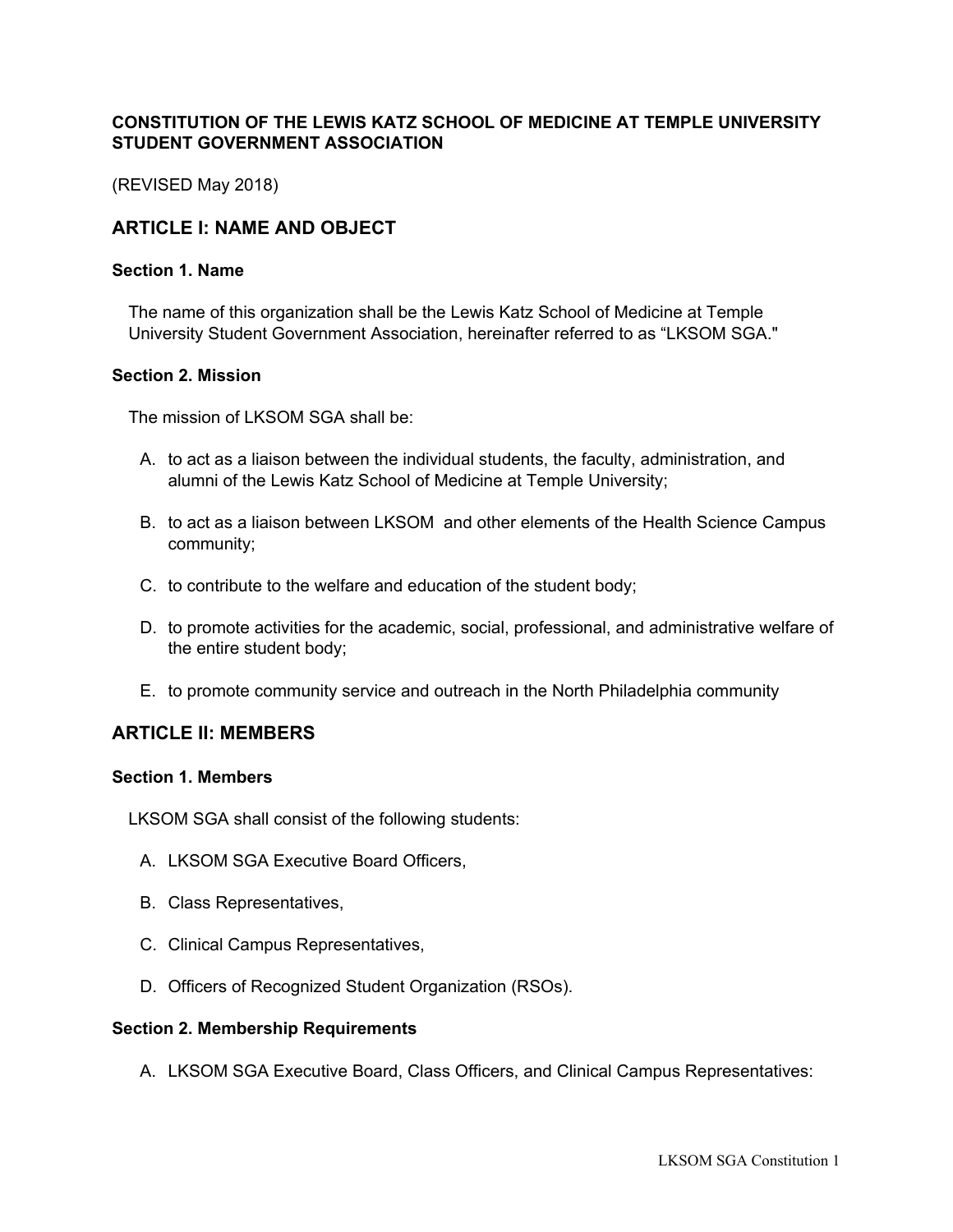- a. Absences: No representative or officer shall miss more than two (2) LKSOM SGA meetings for that academic year, unless excused. In event of two absences a formal report will be submitted to the Honor Board. The absence of a LKSOM SGA Executive Board or Class Officer is excused if that absence fulfills one (1) of the following requirements:
	- i. The student is on an official "visiting student" rotation (commonly referred to as an away rotation), which is defined as a rotation at an institution that is not in the Philadelphia area.
	- ii. The student is mandated to remain for the entirety of a short or long call.
	- iii. The rotation mandates that a student attend sign-out, thereby detaining the student past the time of a LKSOM SGA meeting.
	- iv. The student is away on a residency interview.
	- v. At least two (2) class representatives per class should attend the LKSOM SGA meetings unless absences fall within the guidelines previously stated.
- b. Forced Resignation of Members
	- i. If any individual member of LKSOM SGA fails to meet the responsibilities of his/her position, LKSOM SGA may force him/her to resign by two-thirds (2/3) vote. Notice of the invoked forced resignation vote shall occur at least two (2) weeks in advance of such a vote.
	- ii. LKSOM SGA Officers, Class Representatives, or any other appointed officials must abide by the Lewis Katz School of Medicine Honor Code. Any individual committing such a violation can be brought before LKSOM SGA for disciplinary action as determined by LKSOM SGA.
- c. Voluntary Resignation of LKSOM SGA Officers
	- i. Voluntary resignation of the President. In the event of voluntary resignation of the President of LKSOM SGA, the Vice President of LKSOM SGA shall assume the position of President. An election will be open for the office of Vice president as per Article IV, Section 2.
	- ii. Voluntary resignation of the remaining LKSOM SGA Officers. In the event of voluntary resignation of any other Officer of LKSOM SGA, an election shall be held at the earliest opportunity to fill that office for the remainder of that term, as per Article IV, Section 2B.
- B. Recognized Student Organizations (RSO)
	- a. Requirements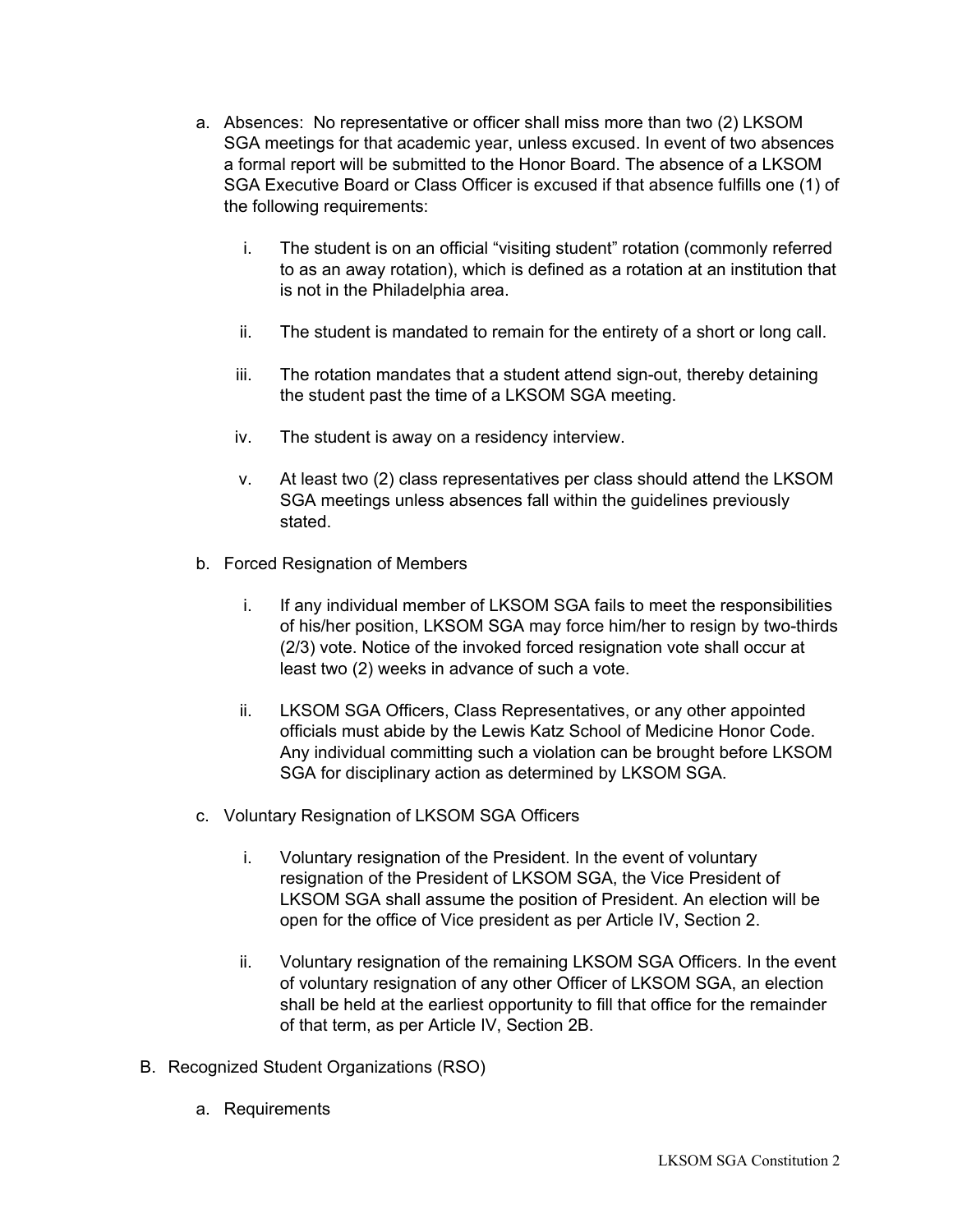- i. Each RSO must have representation at every LKSOM SGA meeting. RSOs that do not have representation at more than two (2) meetings in a calendar year (January - December) may be subject to loss of SGA Funding and voting rights. The Secretary of the Executive Board must provide email notification to all officers of said organization after both the first and the second absences.
- ii. A single individual may only sign in for a maximum of one (1) RSO.
	- 1. Class officers may also sign in for one RSO, but they may only vote once as either the Class Officer or the Officer of the RSO.
	- 2. Executive Board Officers cannot represent a RSO.
- iii. Each RSO is required to participate in one community service event per academic year
- iv. In the event an RSO has lost LKSOM SGA funding and voting status, the organization can re-apply for LKSOM SGA membership via Article II, Section 2Bb.
- b. Application Process. Any RSO requesting admission to LKSOM SGA as a voting member and access to funding, shall follow the procedure outlined below:
	- i. Eligibility: The structure and functions of the RSO shall represent the social, educational, and/or the professional interests of the students of Lewis Katz School of Medicine. Any new organization must serve or meet an unmet need of the LKSOM student body.
	- ii. A representative shall present a verbal petition to LKSOM SGA in the November meeting stating the purpose of their organization. (see Addendum I for explanation) During the petition, the new RSO must demonstrate:
		- 1. Sufficient membership willing to take an active and ongoing part of the organization by having at least four (4) first year students attend the meeting or email the Secretary expressing their interest in the new group.
		- 2. A faculty member that is willing and has agreed to advise the new group.
		- 3. A draft of their RSO constitution.
	- iii. Following the petition, at least four (4) representatives must attend three (3) successive meetings.
	- iv. Once the requirements are satisfied, LKSOM SGA shall discuss the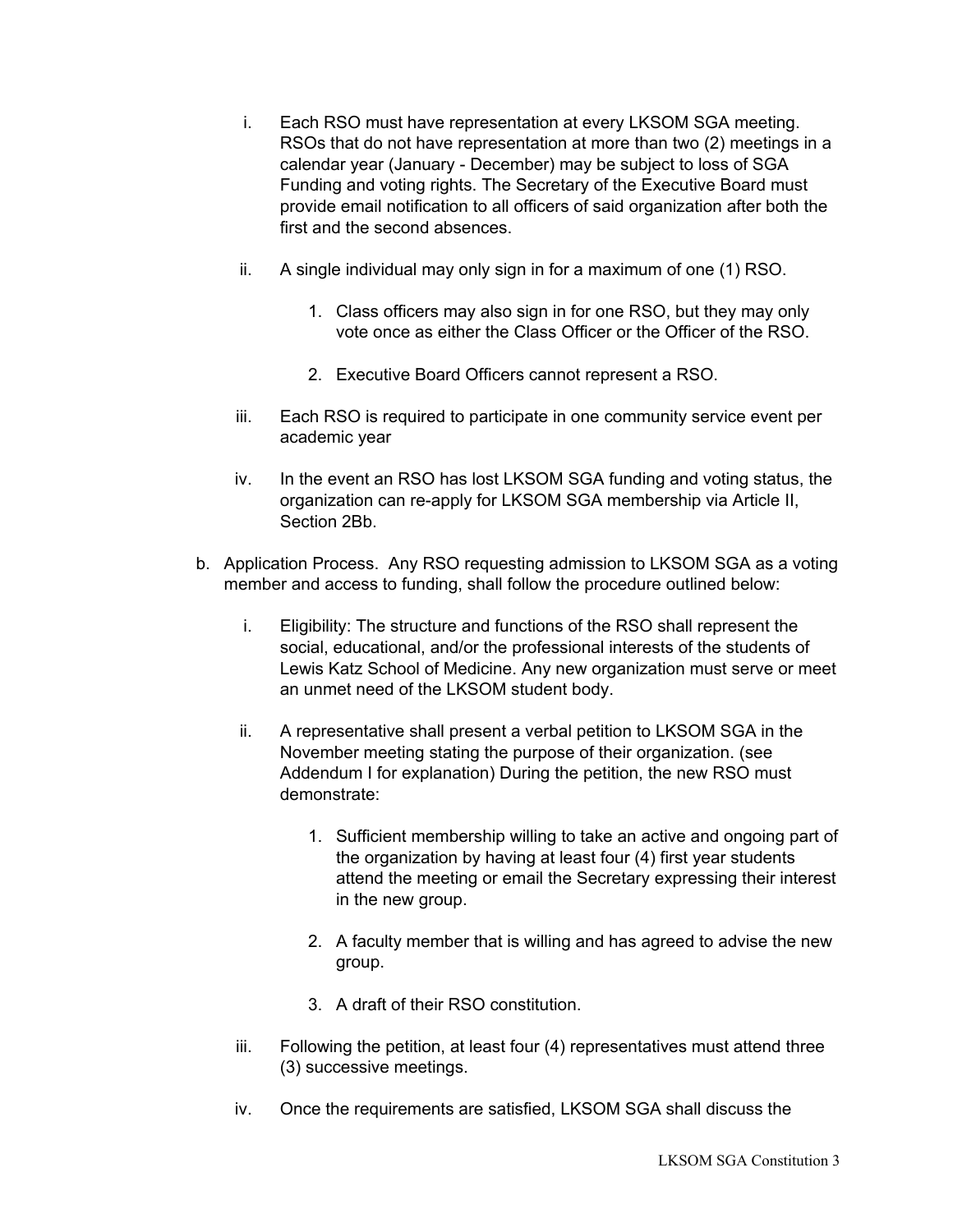proposal in the January or February meeting (whichever month is 3 months after the original proposal). During this discussion the petitioning members will be responsible to answer any question. A vote shall be taken following the close of the discussion. The organization will be granted membership only on approval of two thirds (2/3) of LKSOM SGA.

- v. If a student wishes to host an event to gauge student interest in a new RSO before the formal application period in November, he/she can submit a request to the Treasurer for up to \$100. The approval of the request is at the discretion of the Budget Committee.
- **c. Restarting an Inactive Organization:** Any ROS requesting voting and funding rights for a group that has been defunct for over one (1) year must follow the application process outlined in Article II, Section 2Bb.

# **ARTICLE III - LKSOM SGA EXECUTIVE BOARD, CLASS OFFICERS, AND CLINICAL CAMPUS REPRESENTATIVES**

### **Section 1. Enumeration**

The six (6) LKSOM SGA Executive Board Officers shall be designated as follows:

- A. President
- B. Vice President
- C. Treasurer
- D. Secretary
- E. Webmaster
- F. Community Service Chair

The Class Officers are enumerated in Article IV, Section 4. The election of LKSOM SGA Executive Board Officers is discussed in Article IV.

#### **Section 2. Duties**

- A. The roles of the LKSOM SGA Officers shall include but are not limited to:
	- a. acting as LKSOM SGA liaisons to the LKSOM student body and to all other organizations
	- b. performing any other duties listed within this Constitution,
	- c. attending meetings as requested by the Deans' Office, Administration, Faculty and Alumni Association,
	- d. organizing LKSOM SGA events (e.g. social functions, fund-raisers, community service projects),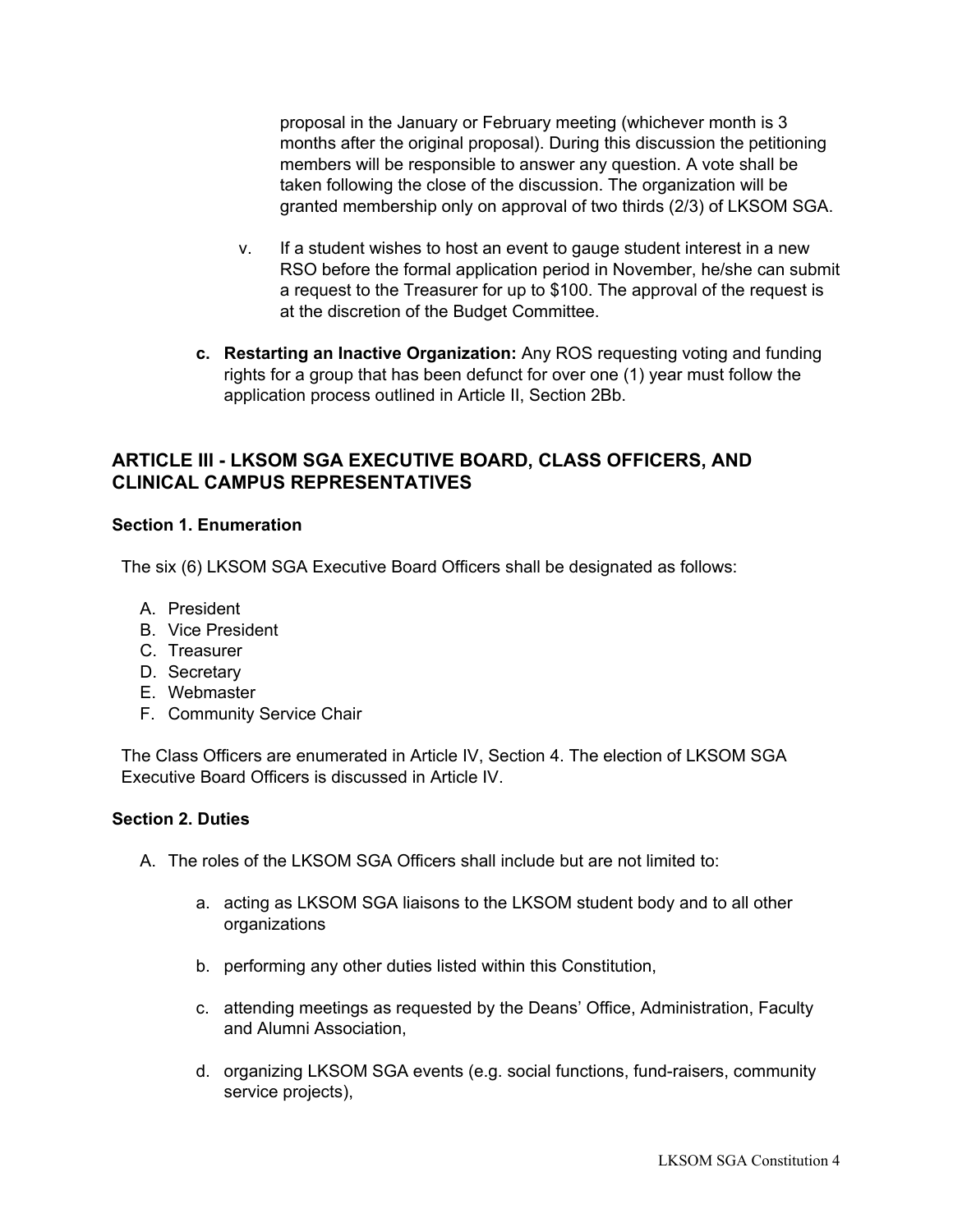- e. promoting attendance and early involvement of the first year class through email and in person announcements which welcome, inform about student government opportunities,and encourage their participation (including the attendance requirement to run for Executive Board).
- f. inviting M1 and M2 class officers to executive board planning meetings, which differ from the General Student Body meetings, although they are non-voting members
- B. The **President** shall:
	- a. organize and conduct both monthly general body meetings and emergency LKSOM SGA meetings,
	- b. circulate meeting agendas to other members of executive board before the meeting,
	- c. preside over voting procedures,
		- i. In the event of a conflict of interest where the President is running for a position after completing their term, the Vice President will preside over the voting.
	- d. lead the other LKSOM SGA Officers to ensure all duties are fulfilled,
	- e. communicate regularly throughout each month with each Class President and SGA members, as appropriate.
	- f. Communicate with administration to provide feedback and collaborate with efforts to resolve issues and improve the school.
- C. The **Vice President** shall:
	- a. perform the duties of the President in the temporary absence of the President
	- b. review and update the Constitution each year and discuss any potential changes with the executive board
	- c. address all inquiries regarding the Constitution, including all questions regarding attendance requirements.
- D. The **Treasurer** shall:
	- a. Lead the Budget Committee (Article VI, Section 1)
	- b. organize the budget and present it to LKSOM SGA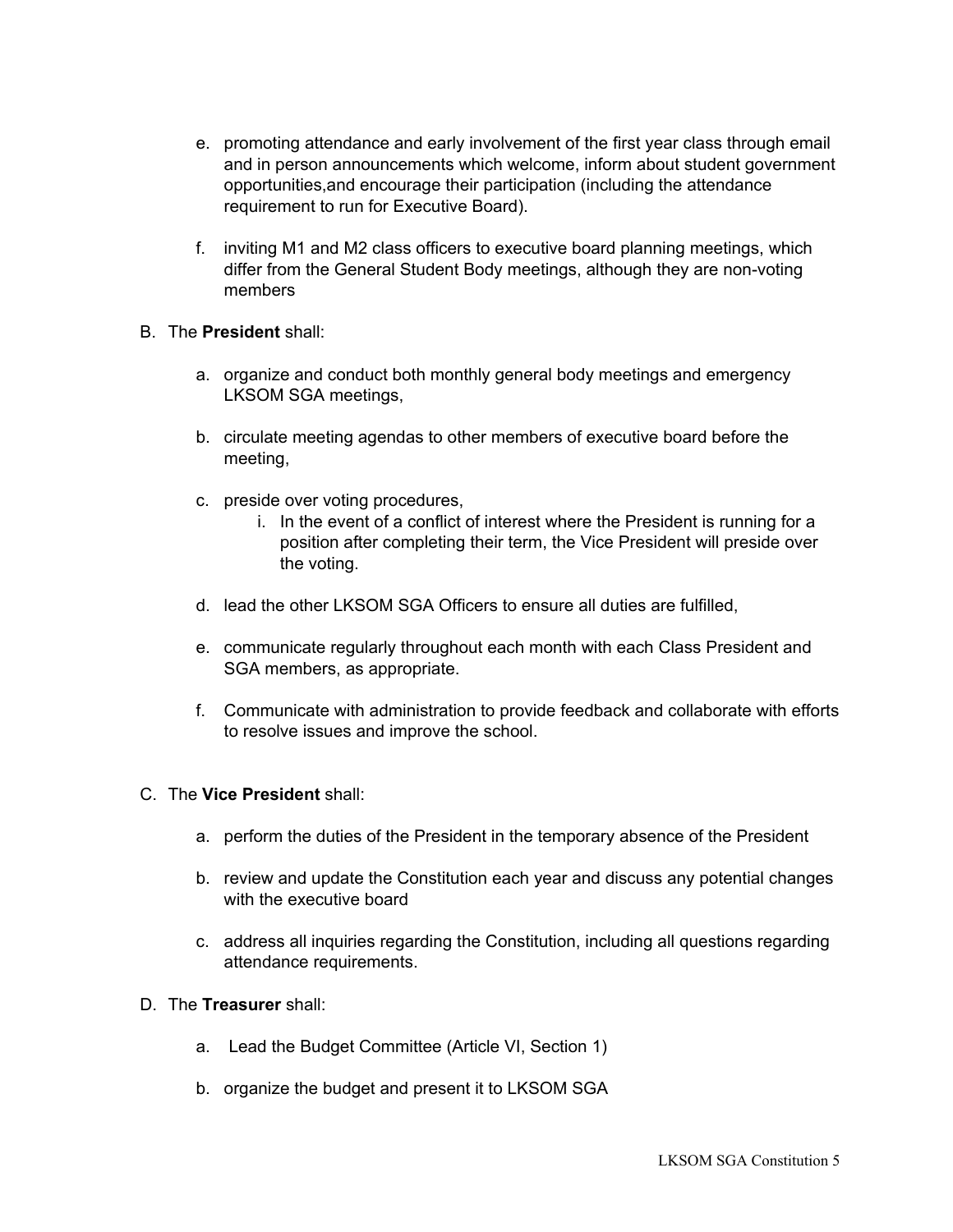- c. make monthly reports to LKSOM SGA regarding the current account balance for both LKSOM SGA as a whole and for each RSO,
- d. request and receive budget proposals for the Budget Committee from all organizations funded by LKSOM SGA
- e. advocate for additional funds from both University and other sources,
- f. address all budgetary concerns,
- g. act as an advocate for LKSOM SGA members in all budgetary matters, as appropriate.

### E. The **Secretary** shall:

- a. record attendance and minutes for all LKSOM SGA meetings,
- b. utilize the listserv and website to distribute meeting minutes and advertise upcoming meetings, including the weekly announcements, in whatever form the secretary deems appropriate
- c. issue attendance advisories to absent members/RSOs,
- d. schedule tri-monthly meetings between the administration and student representatives to discuss any issues within the school and will be responsible for the recording and distribution of meeting minutes,
- e. provide an updated Constitution after the May meeting to the Dean's Office and the incoming Secretary for inclusion in the Student Handbook,
- f. Maintain and organize all documents required for RSO that includes but is not limited to: contact information for all officers and constitutions
- g. Oversee the transition process and ensure all RSO fulfill requirements to maintain their status as a member of LKSOM student organization.

### F. The **Webmaster** shall:

- a. Work with LKSOM Administration to maintain the online version of the student handbook
- b. Maintain and make accessible online, an updated calendar of all events taking place on the Health Sciences Campus
- c. Maintain the LKSOM SGA social media accounts and templemedsga.com

### G. The **Community Service Chair** shall:

a. Oversee all SGA sponsored community service events, including but not limited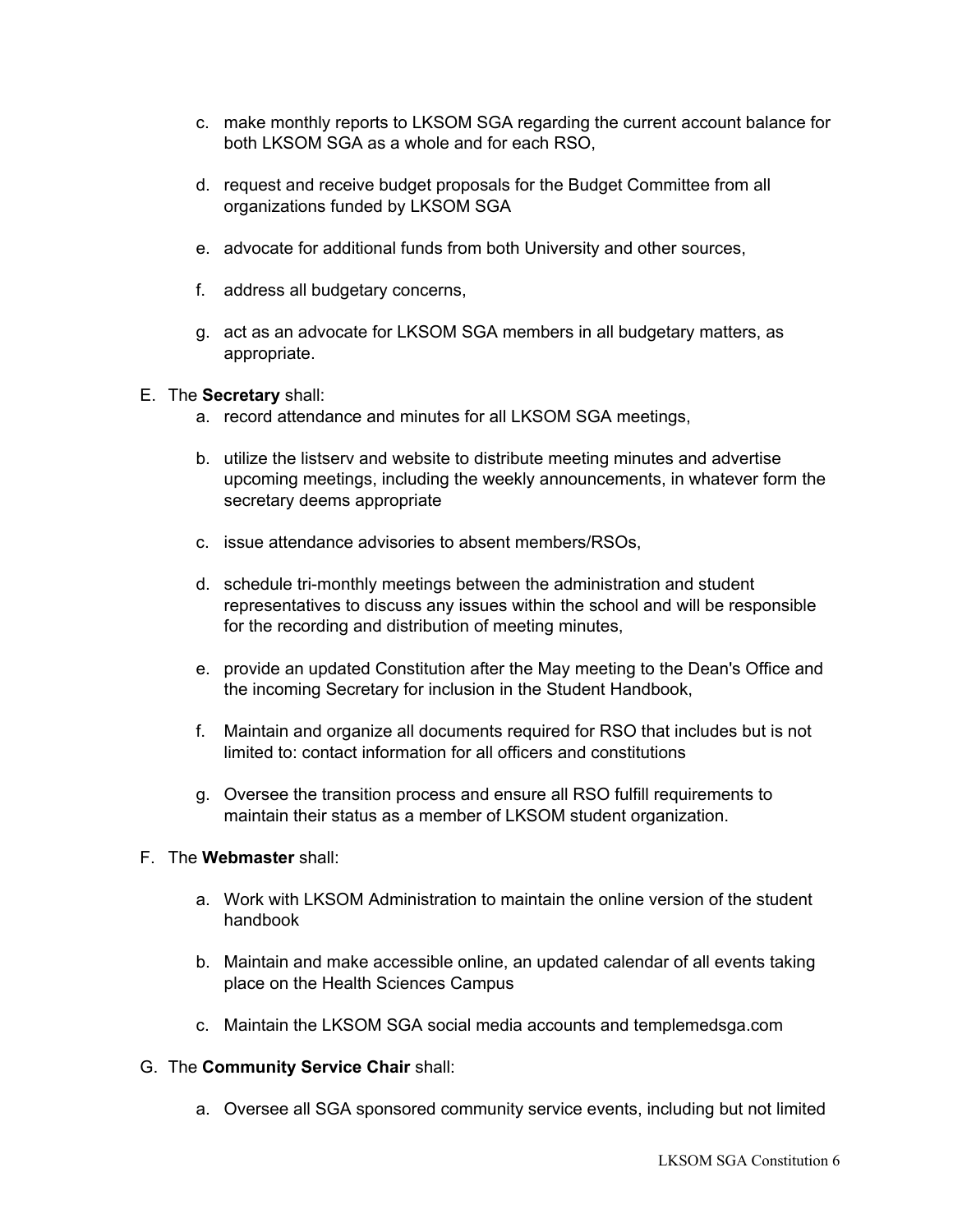to MLK Day of Service in January and the Kenderton Health Fair in May,

- b. Communicate with administration as point person for service events,
- c. Serve as liaison between community and LKSOM with the help and guidance of the student affairs office,
- d. Keep record of service site contact information,
- e. Facilitate all RSOs to participation in at least 1 service event per year.
- H. **Class Officers** shall serve their respective classes and the LKSOM student body as a whole.
	- a. The collective efforts of each class's officers must include (but should not be limited to):
		- i. organizing and presenting class and LKSOM SGA activities,
		- ii. serving on LKSOM SGA committees as needed,
		- iii. fulfilling other duties enumerated in the LKSOM SGA Constitution,
		- iv. acting as liaisons between their class and others at LKSOM (including but not limited to the administration, LKSOM SGA, and other classes),
		- v. advertising LKSOM SGA activities to their classmates and encouraging class participation in LKSOM SGA organization community service events and programs,
		- vi. appointing members of their class to be an
			- 1. OSR representative to the AAMC
			- 2. Representative for the Student Academic Standards Promotions **Committee**
			- 3. Representative for the Student Learning Environment and Appeals Committee (via communication with the Dean of Student Affairs)
			- 4. and any other committee created by the school requiring student representation.
	- b. Class Officers shall report each month to their Class President, who will confer and present a monthly report to the LKSOM SGA President prior to each monthly meeting. This report of activities and duties will be reviewed at each monthly LKSOM SGA meeting.

#### **Section 3. Term of Office**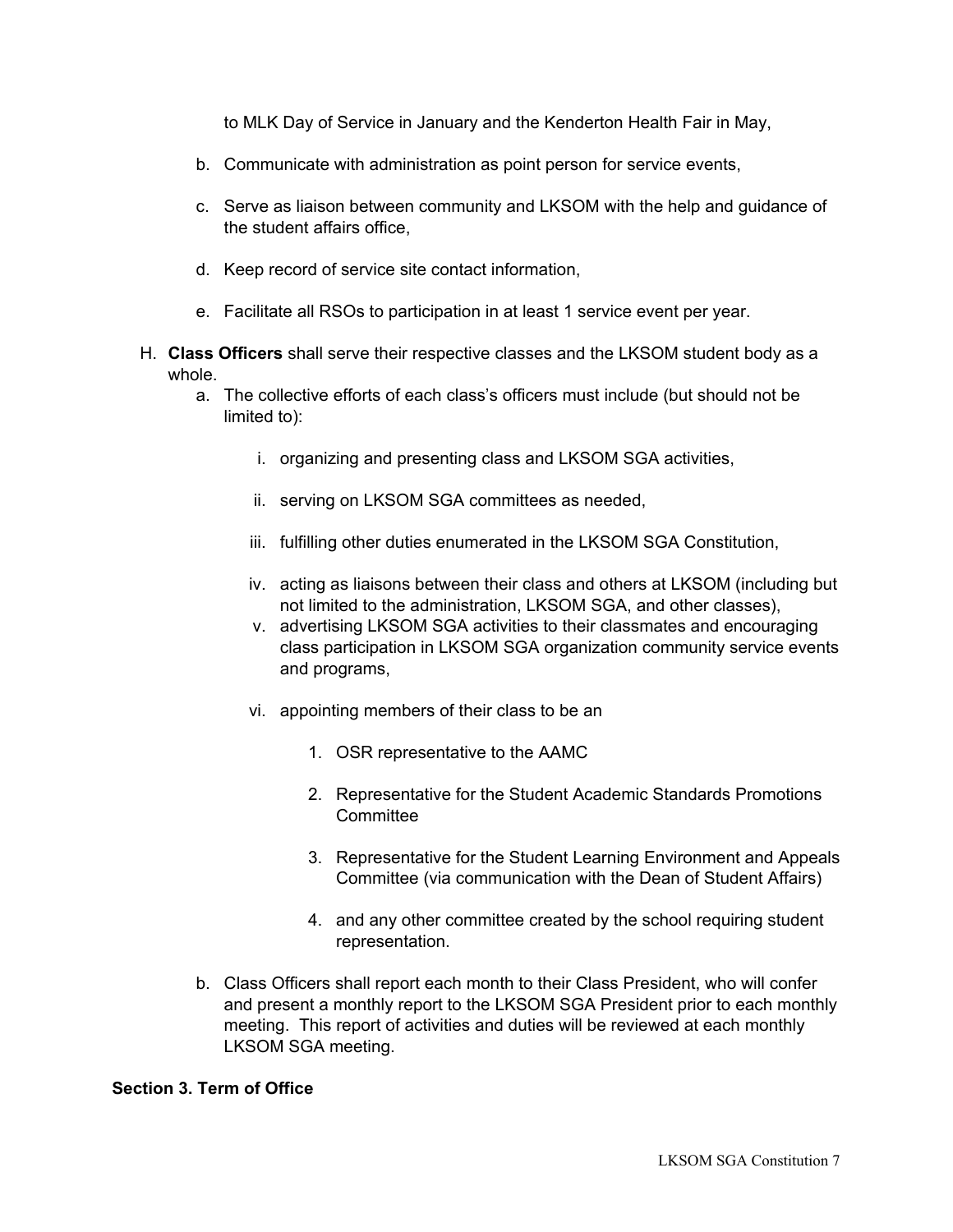- A. LKSOM Executive Officers shall serve for a term of one (1) year and will be relieved of their duties at the following years elections of new officer.
- B. Class Officers shall serve the following terms of office
	- a. MS1: Election will occur following the completion of the first block of first year and those elected will remain in their position for the completion of the MS1 year.
	- b. MS2-MS4: An election will be held at the end of the MS1 academic year. Those elected at this time will remain in their position until graduation.

## **ARTICLE IV - ELECTIONS**

Elections shall be held each year in the January and February General Assembly meetings to elect new officers and to possibly admit new RSOs.

### **Section 1. Privileges**

- A. Officers: The Vice President, Treasurer, Secretary, Webmaster, and Community Service Chair shall each receive one (1) vote.
	- a. The President shall only receive a vote in the event of a tie.
- B. Class Representatives: Each class shall have no more than two (2) votes.
- C. Clinical Campus Representatives: Each representative shall receive one (1) vote
- D. RSOs: Each organization shall have one (1) vote.
- E. Each individual shall hold no more than one (1) vote.
- F. **Suspension of voting privileges**: The voting privileges of any member may be suspended if he/she fails to meet the responsibilities of membership to LKSOM SGA as stated in Article II, Section 2A.
- G. In the event that a class representative of the General Assembly cannot be present due to an excused absence, he/she may request an absentee ballot. These ballots will be distributed by the SGA Executive Board on an individual basis, and must be received by the time of voting. The GA will be notified when absentee ballots are distributed and counted towards a vote.

# **Section 2. Procedure for new and inactive RSO and LKSOM Executive Officer Election** vote.

- A. New or restart inactive RSO
	- a. A vote may be held for an RSO seeking membership in LKSOM SGA once all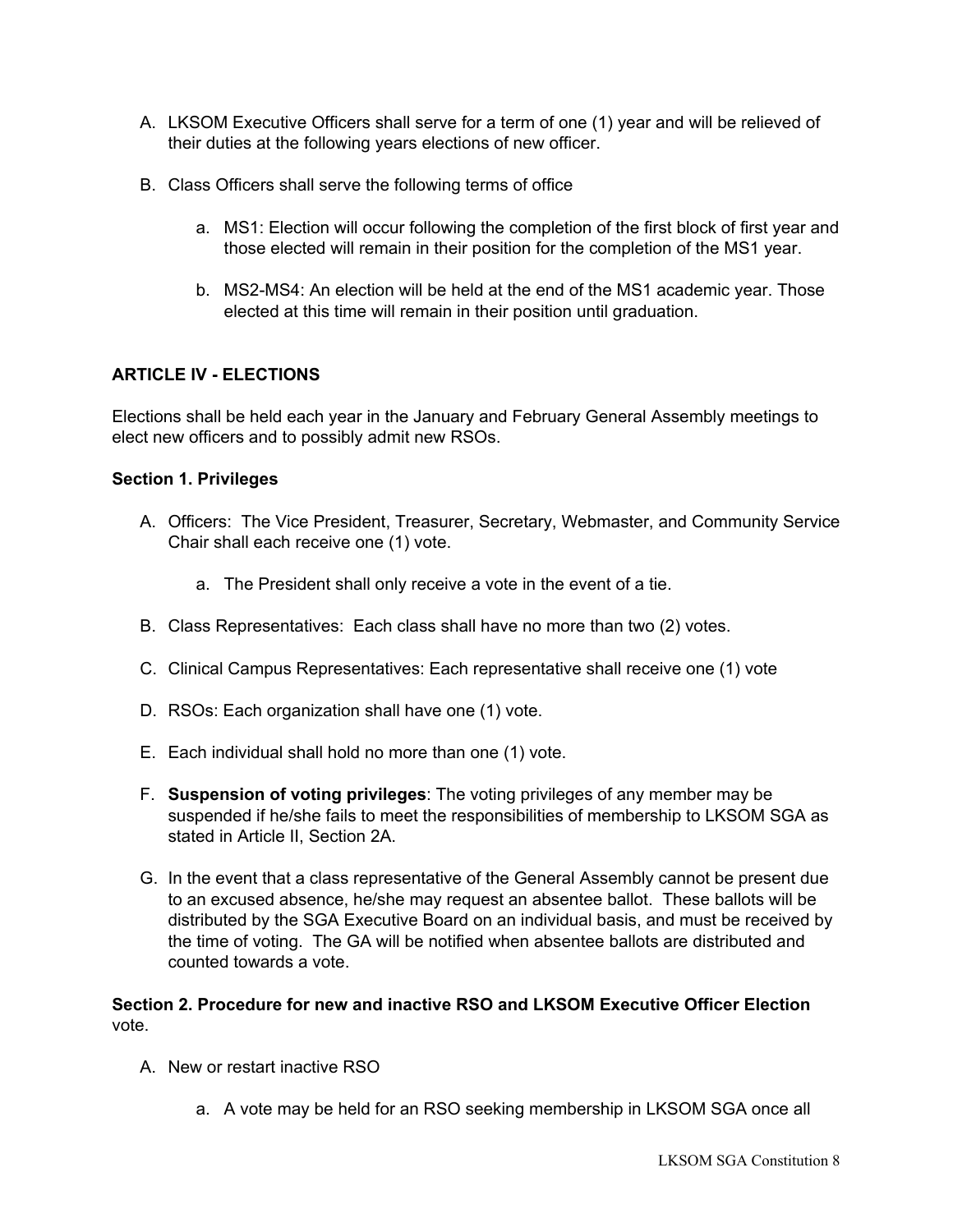procedures outlined in Article II, Section 2Bb.

- b. In order for a new RSO to become a member of SGA, a simple majority (>50%) of the voting members present must vote for admittance.
- B. LKSOM Executive Officer Election
	- a. **Quorum:** A quorum shall be considered a meeting of 2/3 voting members of LKSOM SGA as determined by Article 4, Section 2Ba.
	- b. The President shall announce the position or organization select for a vote. Each representative will have three (3) minutes to speak about his/her experience with SGA.
		- i. The order of the elections shall proceed in the following order:
			- 1. President
			- 2. Vice President
			- 3. Treasurer
			- 4. Secretary
			- 5. Webmaster
			- 6. Community Service Chair
- C. Voting shall be conducted by paper or electronic ballot as determined by the President. The representative(s) seeking positions must leave the room during the voting process. All members of the LKSOM SGA Executive Board, who are not seeking the position being selected, can assist in counting the votes.
	- a. The Offices of Student Affairs and Medical Education must provide final approval of all students who wish to run for a position in the Executive Board
- D. **Approval:** The person with the greatest number of votes will be elected to the position on the SGA Executive Board.

### **Section 3. LKSOM SGA Officers Eligibility**

- A. Requirements: President, Vice-President, Treasurer, Secretary, Webmaster, and Community Service Chair:
	- a. Any 1st year student wishing to run for an executive board position must have attended at least one (1) SGA meeting in the fall and two meetings in the spring.
	- b. Any 2nd or 3rd year student wishing to run for an executive board position must have attended at least two (2) meetings in the fall and two (2) meetings in the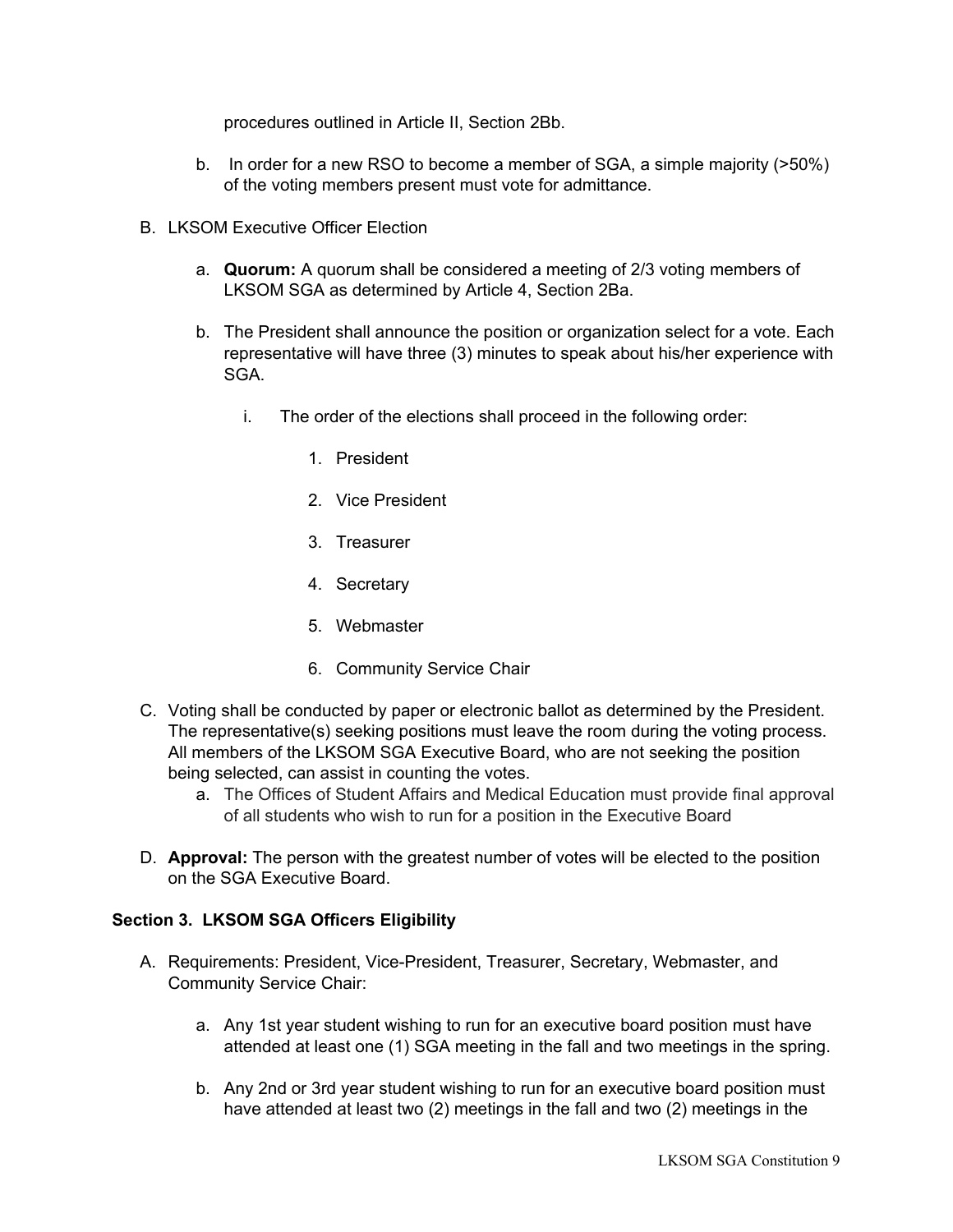spring.

- c. Any person running for the position of President must never have held this position in the past.
- d. In the March meeting of each year, each candidate for each position must submit to the Secretary a brief explanation of interest in the position and past contributions to SGA or the LKSOM community.
- e. Each candidate can be nominated for multiple positions. The order of election is outlined Article IV, Section 2b. Once elected to a position, said candidate's name will be removed from any remaining elections.
- B. Nomination: Any eligible student may be nominated or nominate him/herself in the March meeting.
- C. Each candidate shall be required to make a speech of no more than three (3) minutes including questions. In the event that the candidate cannot attend the meeting, he/she shall send a written speech to be read by a designated proxy. After the speeches there shall be no discussion.
- D. Voting shall be conducted as per Article IV, Section 2C. The candidate with the highest number of votes shall be elected to that office. The other candidates may then run for the remaining offices for which they are eligible.
- E. Any student who misses more than two (2) LKSOM SGA meetings during an academic year due to clerkship , can count the missed meetings as attended for the purposes of eligibility for election to the offices of President, Vice President, Treasurer, Secretary and Webmaster. These meetings cannot be counted as attended meetings for any other purpose.
- F. Election of LKSOM SGA Officers shall be held at the April meeting. New officers shall sit with the outgoing officers at the May meeting, but may only vote if they are representing an organization.

### **Section 4. Class Representatives**

- A. **Eligibility:** Any member of a class, regardless of assigned clinical campus, shall be eligible to run
- B. **Procedure**: Elections of Class Officers shall be conducted by the Honor Board per the Honor Board Constitution Election Protocols [document.](https://docs.google.com/document/d/1jk-SoerCUSrf7q7l0QZTQ13J9UJtNtkfKCKxTeaM7d8/edit)

### **Section 5. Clinical Campus Representatives**

- A. Clinical campus representatives are full voting members.
- B. Clinical campus representative duties and election procedure shall be governed by that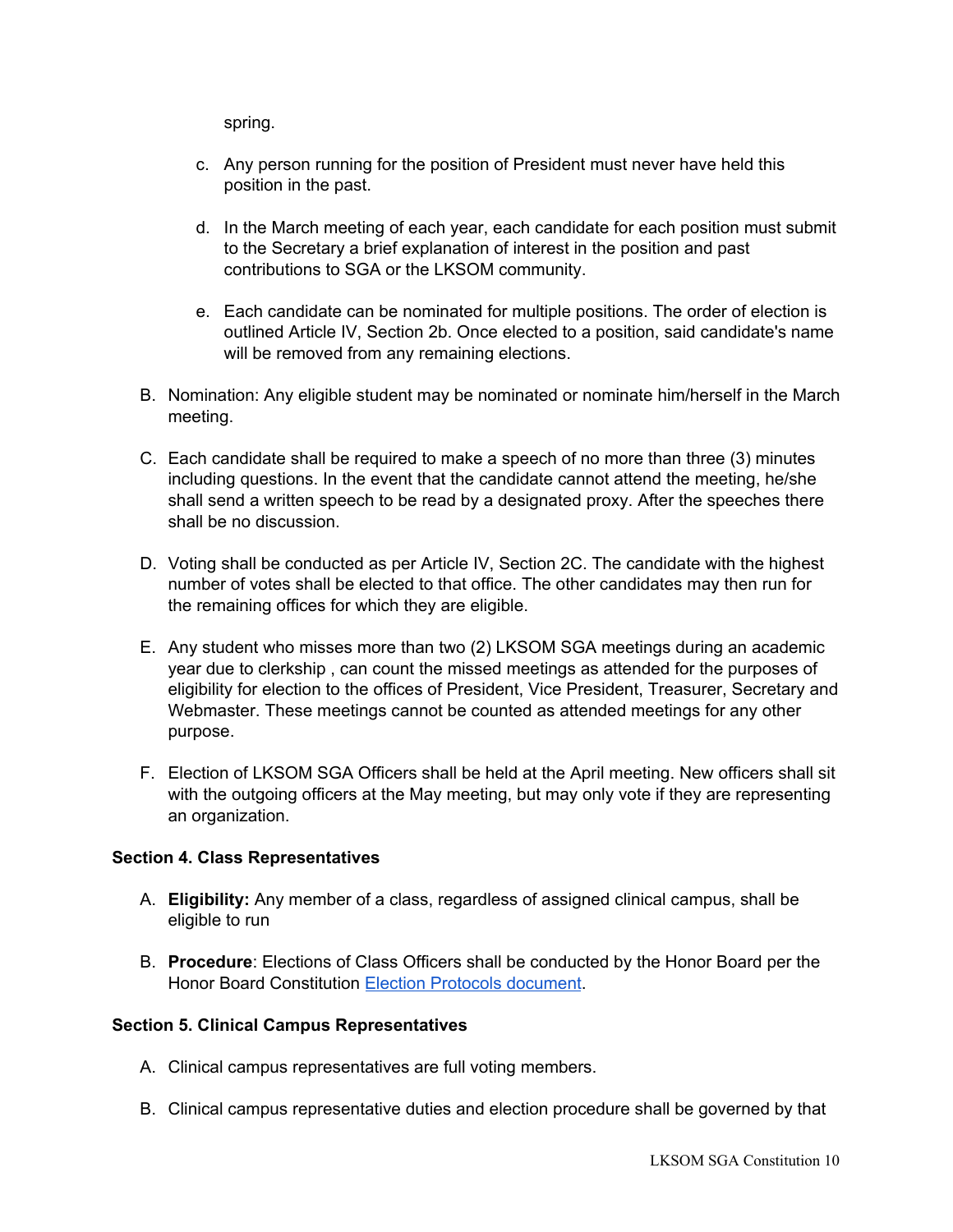campus' SGA constitution.

### **Section 6. RSOs Leadership Elections**

RSO elections shall be conducted as outlined by the constitution of each individual organization.

# **ARTICLE V – MEETINGS**

#### **Section 1.**

LKSOM SGA shall meet at 5:15pm on the first Wednesday of each month from September to May. The LKSOM SGA Executive officers have the right to move the date of the meeting to better accommodate the exam and school schedule. Meeting reminders will be sent to all representatives one (1) week prior to meeting.

#### **Section 2.**

The last LKSOM SGA meeting shall be attended by both outgoing and newly elected members of LKSOM SGA

#### **ARTICLE VI - Budget**

#### **Section 1. Eligibility**

A. In order to be eligible for funding, an organization must be a RSO and fulfill all requirements previously laid out of an RSO.

#### **Section 2. Budget Allocation**

- A. The Budget committee described in Article VII, Section 1 shall determine the policies and procedures for budget allocation in conjunction with the Student Faculty Center and Temple University.
- B. Requisition and reimbursement of allocated funds shall follow current guidelines available through the Budget Committee and in the Office of Student Affairs.

### **ARTICLE VII – COMMITTEES**

#### **Section 1. Budget Committee**

- A. The Budget Committee shall consist of the Student LKSOM SGA Treasurer and the other five members of the SGA Executive Board.
- B. A designated member from the Dean's Office will serve as Budget Committee Advisor.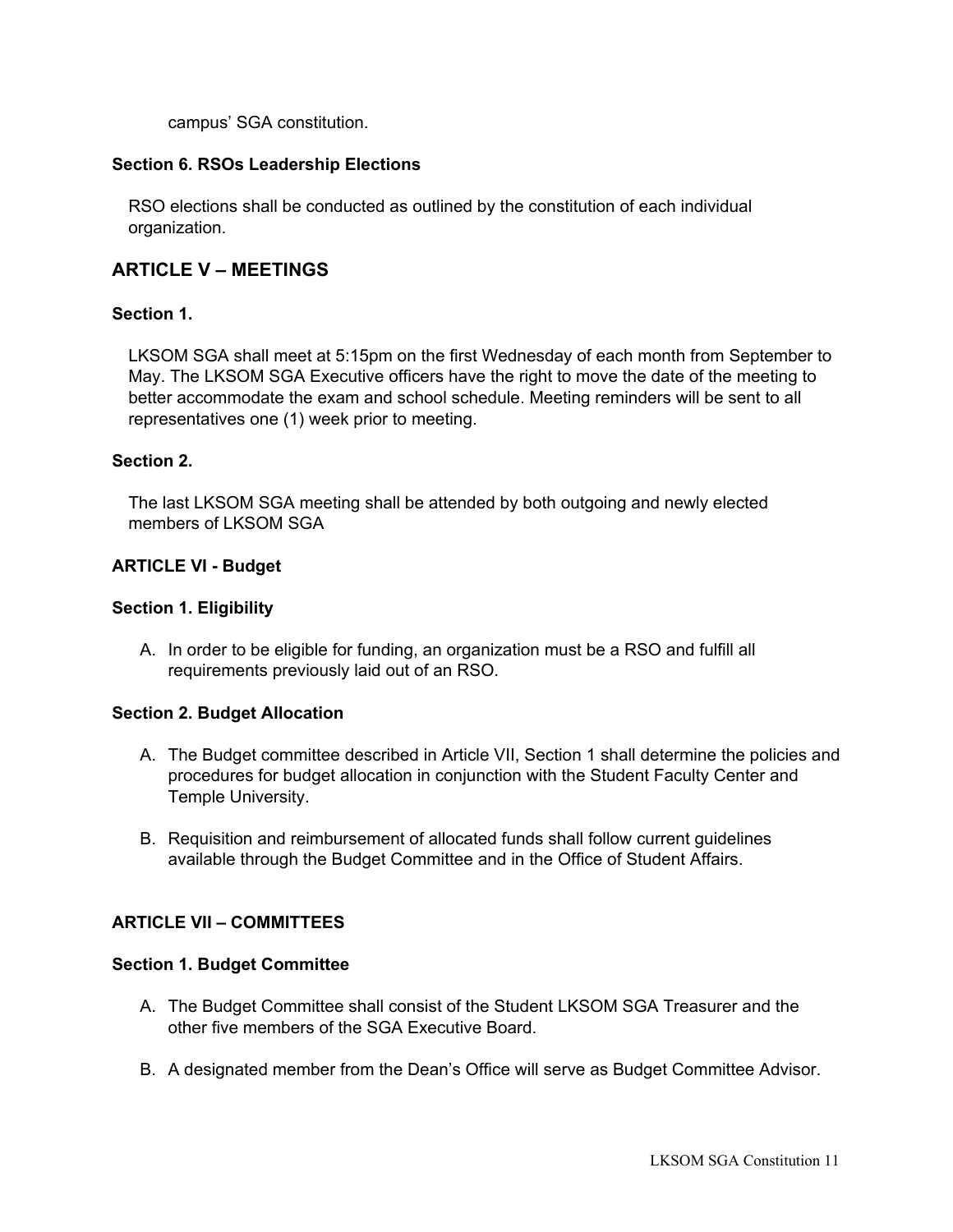- C. Of the amount allocated to Student Government from Student Affairs, the Budget Committee will allocate a certain percent to be given directly to each class for their representatives to use at their discretion. The remaining funds will be a general reserve for RSOs to apply for as the year progresses and needs arise. GAF Funding from the SFC can only be allocated to student organizations to be used for events approved by the budget committee and the SFC office prior to the usage of GAF funding.
- D. The purpose of the Budget Committee is to establish criteria for determining allocation of funds ("GAF funds"). Reflecting this role, the Budget Committee may choose to use the following guidelines:
	- a. Activities that enhance the medical education of Temple medical students.
	- b. Activities that positively reflect upon Lewis Katz School of Medicine.
	- c. Activities that promote application and/or enrollment at Lewis Katz School of Medicine.
	- d. Activities that contribute in a significant way to the healthcare of others.
	- e. Number of LKSOM SGA meetings at which a member of the organization was present.
	- f. Whether the organization has completed the activities it had planned for the current academic year (or has reasonable and substantial plans to complete those activities before the end of the academic year).
- E. RSOs must submit a detailed request for funding at least four weeks prior to a planned event to the SGA Executive Board. From here, funding will be given based on criteria in Section 1, Paragraph D and as funding permits. All late submissions will be denied. Funding request must still be submitted via OwlConnect in order for the SFCAO Program Coordinator to review.
- F. The Budget Committee will discuss new funding requests and vote to approve or deny the request once a week.
- G. The Treasurer will present a summary of funding events at each monthly SGA meeting.
- H. If a limited amount of funding remains for the remainder of the semester and an RSO and the SGA Executive Board have both submitted requests, the funding will be granted to the RSO.
- I. The Budget Committee has the right to refuse or reduce funding requests based upon the historical spending of the RSO and per the rules and regulations set forth by Temple University.

## **Section 2. Any other committee developed by the administration requiring student involvement**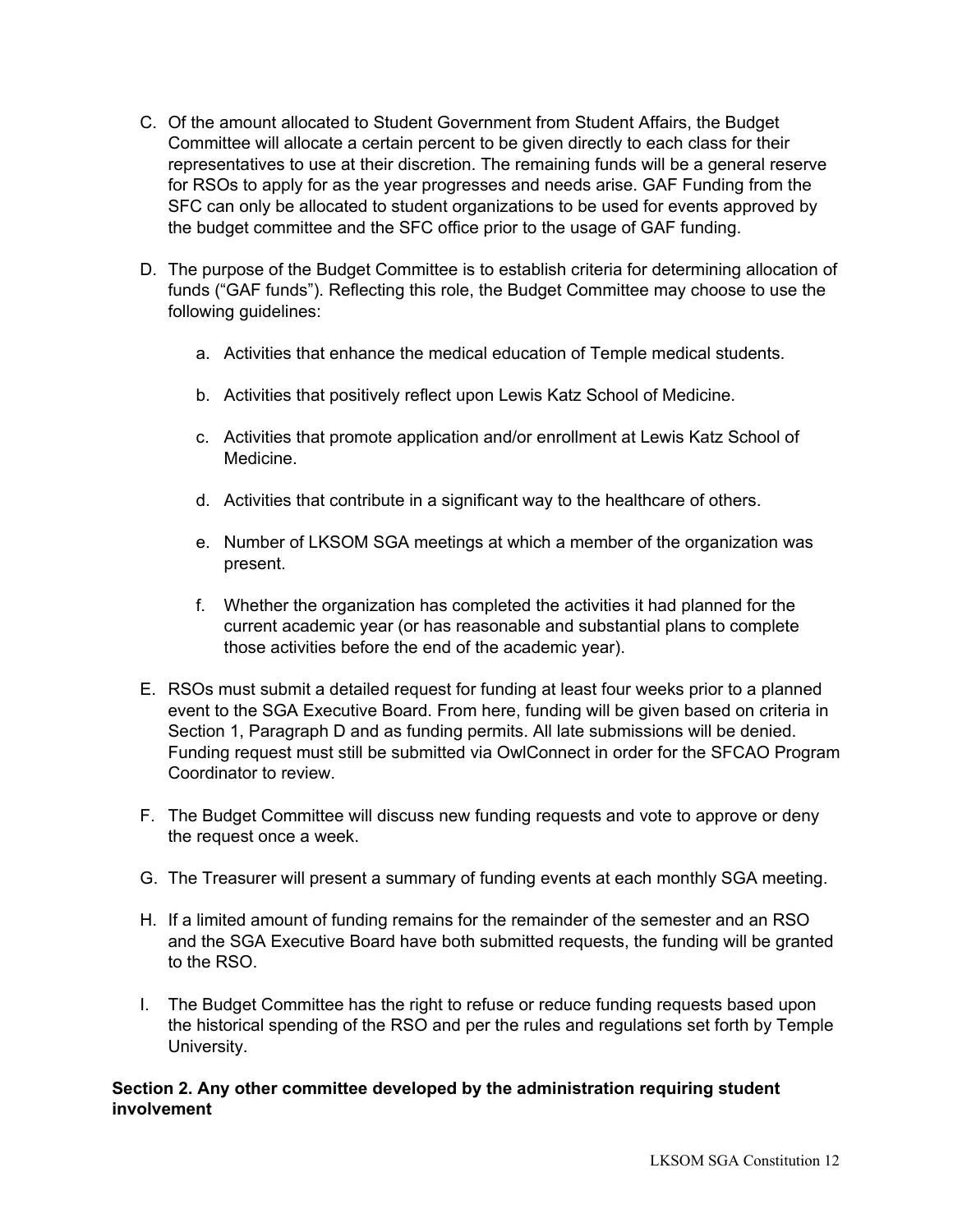- A. The Class representatives shall determine the best way in which to fill student positions in all committees requiring student representation in coordination with the offices that include but are not limited to Student Affairs and Medical Education.
- B. The Dean of the office requesting student representations will have the final approval of the selected student.
- C. Three positions elected by the student body during the class SGA election per the Election Protocols [document](https://docs.google.com/document/d/1jk-SoerCUSrf7q7l0QZTQ13J9UJtNtkfKCKxTeaM7d8/edit) are
	- a. Curriculum Committee Representative
	- b. Block Committee Representative
	- c. Doctoring Committee Representative

# **ARTICLE VIII - AMENDMENTS**

### **Section 1. Amendments**

- A. The by-laws may be amended by the vote of two-thirds (2/3) of the voting members of LKSOM SGA.
- B. An amendment to the Constitution and by-Laws of LKSOM SGA goes into effect immediately upon its adoption by two-thirds (2/3) vote.
- C. All proposed amendments will be submitted to the Vice-President for review and presentation to the LKSOM SGA.

**Addendum 1:** The reasoning behind this timeline for the application of new RSOs is threefold.

- 1. In order to receive funding a group must first be voted into LKSOM SGA via the process outlined above and then approved via mechanisms at main campus/SFC. Being approved at main campus is a separate process from being voted into LKSOM SGA. The only times a new group can apply to main campus is between Oct 1-15 (to receive funding for Spring of that academic year) and February 1-15 (to receiving funding for the Fall of the next academic year).
- 2. The strict requirements of multiple interested members attending multiple meetings will help prevent the formation of duplicate groups or groups that do not have adequate membership. This will allow the limited SGA funding to be directed toward groups that will benefit the greatest number of students.
- 3. November is the first month to submit an application to allow first year students to engage in currently active groups before deciding to create a new organization. The start of medical school is a tough transition and this requirement will allow ideas for new